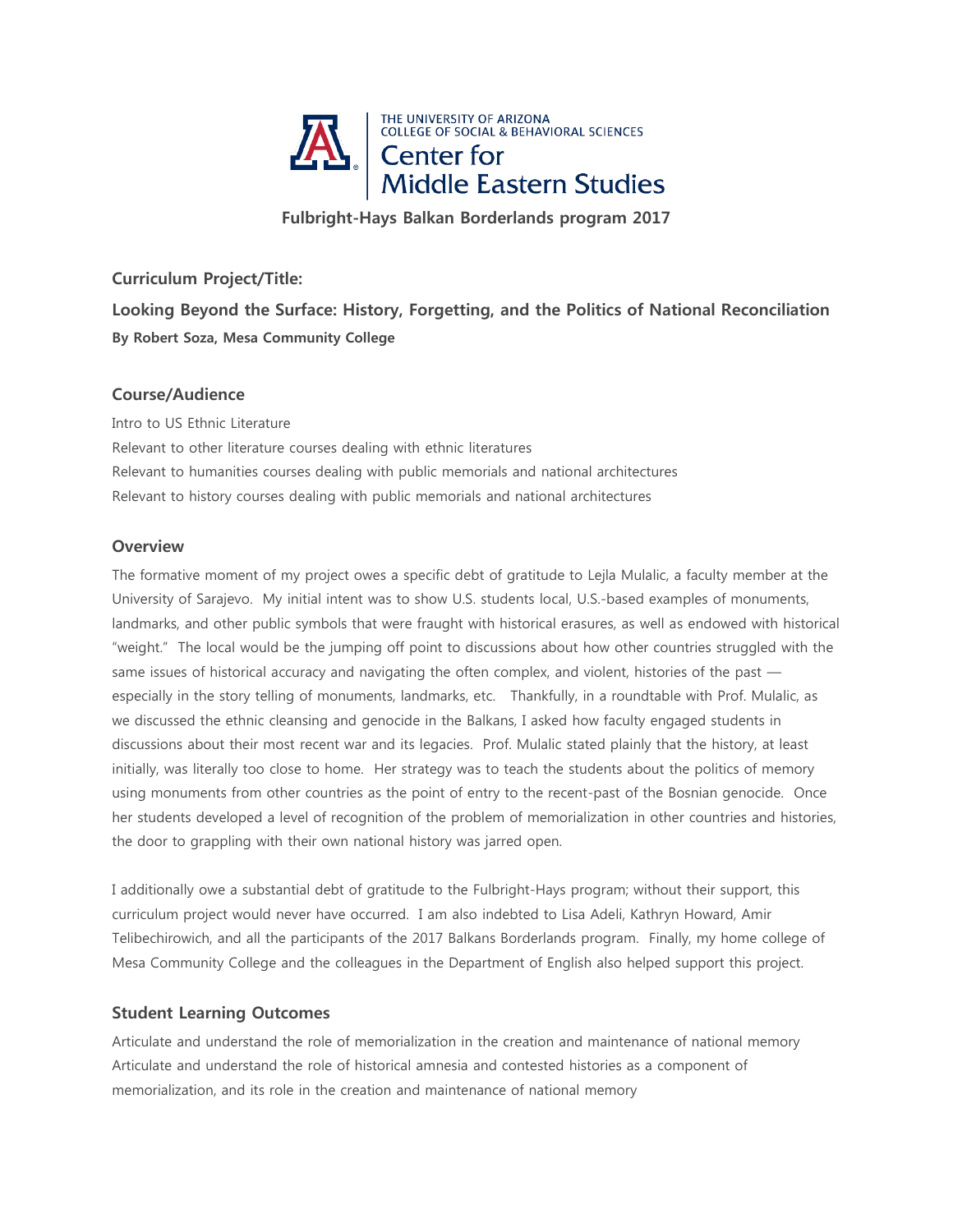Gain an expanded appreciation of what constitutes memorialization (e.g. everything from state sponsored statues to street names to the names of streets/geographic locations)

Articulate and understand the consequences of historical amnesia on the rights, social, and cultural lives of those communities being "forgotten."

Develop the necessary critical thinking, discussion, and writing skills to effectively engage these issues. Develop the necessary presentation skills to engage participate in a collaborative project, lead classroom discussions, and present complex materials.

Develop the necessary research skills to develop a comprehensive understanding of the monuments in question.

#### **Procedures/Lesson Sequence**

Individual faculty have tremendous latitude when selecting relevant local sites for analysis. The details of the lesson plan are embedded in the attached PowerPoint.

The PowerPoint is intended to be a prompt, rather than a completed lesson (hence the barebones presentation). The locations selected can be readily substituted with any number of locations across Bosnia and the United States. Fomenting critical discussions with our students about how "monuments" (both formal and informal) are endowed with historical meaning and stripped of memory is an essential skill as we work to educate both critical thinkers and civically engaged citizens.

The essentials of this presentation model are:

1) locations of significant historical and cultural import (in this presentation the Mehmed Paša Sokolović Bridge) or so utterly "every day" that they are essentially invisible (Phoenix's Indian School Road)

2) meaningful engagement with the consequences for both the historical victors and vanquished (slides 4, 7, and 12)

3) an effort to engage students in the multiple meanings (both widely known and forgotten) and contested feelings about the local "monuments" under discussion (slides 8, 9, 10, 11).

The order of Bosnian to local is purposeful. As noted in the overview, helping students first see the conflicts around memory and "monuments" in other parts of the world better prepares them to engage these complex issues in their home communities.

Listed below are suggestions for other locations within Bosnia, as well as recommendations for alternate sites in the United States. Finding a location within your student's home community is highly recommended. While this lesson plan has yet to be deployed in totality, based on initial discussions about Indian School Road, most local students are generally stunned to learn it is named after an *actual* Indian School with a troubling history. The fact that the history behind the name is largely unknown, and so troubling, promotes incredibly generative (and not always comfortable) discussions.

Other options in Bosnia: Cross on Hum Mountain (Mostar); defaced Cyrillic traffic signs (Neum – this instance provides an opportunity to engage the Bosnian language and alphabets); defaced Latin alphabet traffic signs (Banja Luka – this instance provides an opportunity to engage the Bosnian language and alphabets); Cathedral of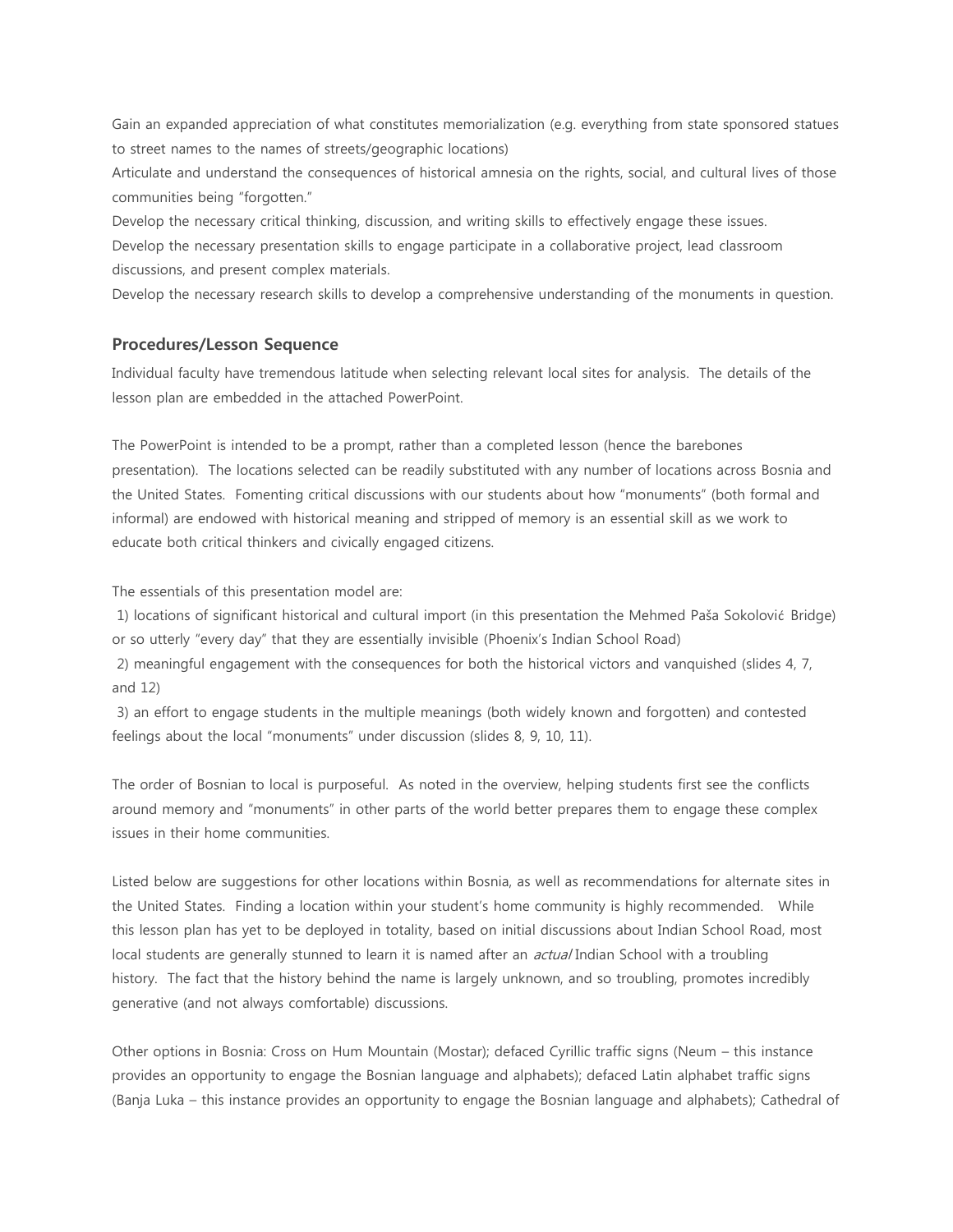the Holy Trinity (Mostar); Mrkonjic Grad and Sijekovac (notable for the absence of commemorative symbols); Medjugorje shrine (notable for the absence of history from the 1940s).

Other options in the United States: Oñate Monument (Alcalde, New Mexico), Confederate Monuments (multiple locations); Junipero Serra Monument (Monterrey, California); Mount Rushmore (Black Hills, South Dakota); Columbus monuments (multiple locations); Confederate statues (U.S. Capital Building); Andrew Jackson's likeness on the \$20 bill (ubiquitous); Native Americans used as mascots (multiple professional, collegiate, and high school sports teams.

#### **Assessment**

The specific assessments will change as the locations studied change.

Formative: Written and verbal assessment of students' understanding of the role of the memorial/memorialization in the formation/maintenance of the nation-state.

Formative: Written and verbal assessment of students' understanding of the role of historical amnesia and contested histories, specifically in the aftermath of the civil wars in the former Yugoslavia the 1990s. Formative: Written and verbal assessment of the students' understanding of the historical and cultural impact of the Phoenix Indian School on indigenous communities.

Summative: Applied demonstration of understanding of memorialization, historical amnesia, and contested history through analysis of "local" national symbol that accounts for the "forgotten"/"erased" histories (written or multimedia assignment) within a foreign context.

Summative: Collaborative project articulating how to commemorate the atrocities of the Bosnian civil wars of the 1990s within the highly fraught political realities of modern day Bosnia (to reinforce the concepts and develop deeper comfort with the ideas situated in a foreign context).

Summative: Collaborative project articulating how to commemorate a historical monument with a contested political or cultural history within the highly fraught political realities of modern day United States.

#### **Materials**

These will vary with the assignments, as well as the instructional preferences of the initiating instructor.

### **Technology**

Fortunately, this is a relatively low-tech exercise. The technological demands are relatively modest (though depending on the instructor and classroom, the technology used to deliver the content can easily be supplemented or enhanced – much of this is at the discretion of the initiating faculty member).

An overhead projector attached to a computer with an updated presentation software program (PowerPoint, for example) and high-speed internet should meet instructor's needs, as well as the student needs for their presentations.